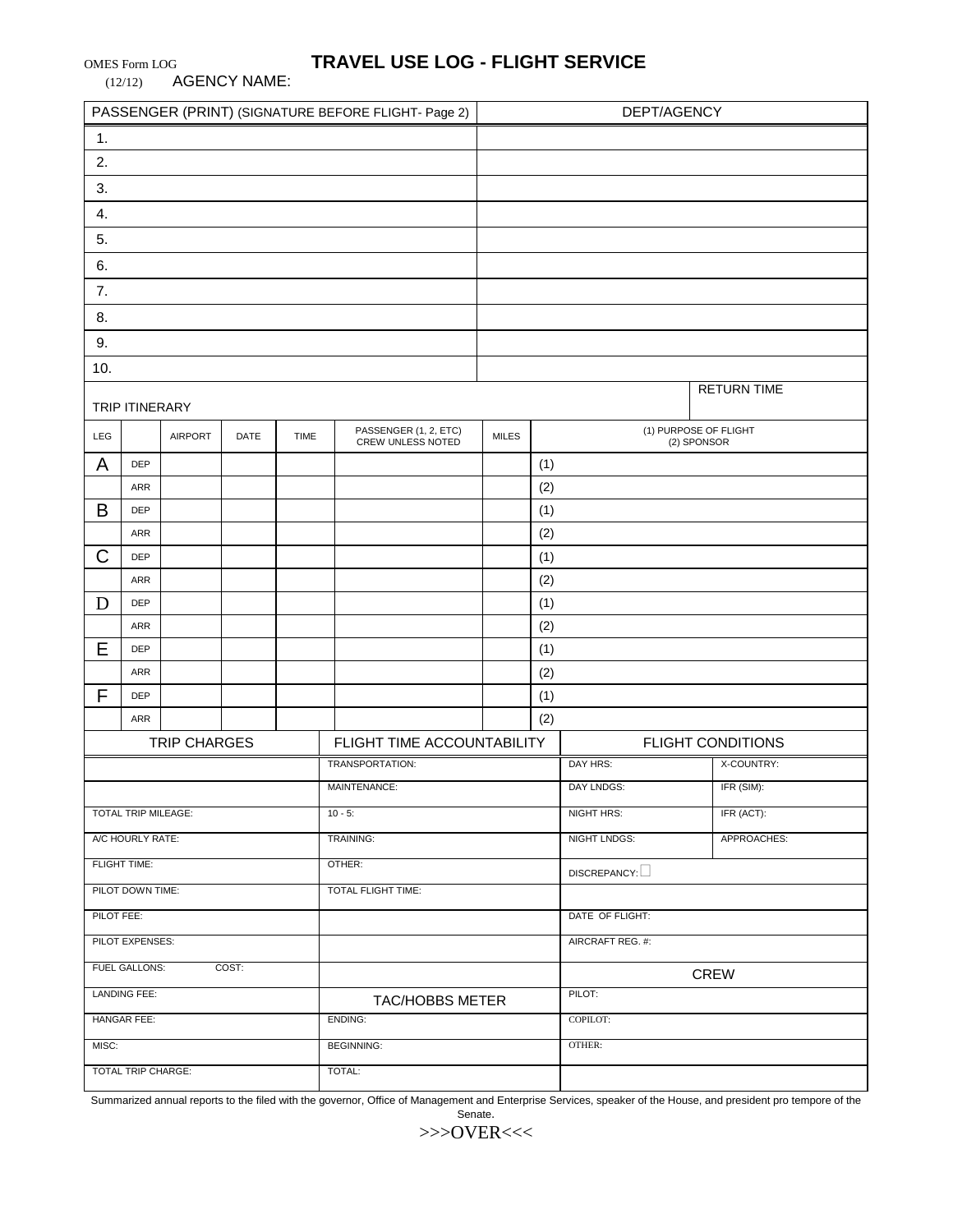## **TRAVEL USE LOG - FLIGHT SERVICE PAGE 2**

### CERTIFICATION QUESTIONS:

1. Is this event(s) in support of or in opposition to, a political party, political action committee, or political candidate?

2. Will you or any member in your immediate family receive any compensation or honoraria?

3. Other than those fees for charitable or nonprofit associations or the customary fee charged for a nonpolitical event, will an admission fee be charged or a donation of money or anything of value be directly or indirectly charged, required, solicited, demanded, exacted, sought, accepted, assigned or received by organizations or persons?

4. Unless the admission fee is charged by a charitable or nonprofit association, will the audience at the event be charged a fee to see or hear you?

#### CERTIFICATION - SIGNATURES REQUIRED - When Boarding:

By signing "No", I am certifying that I have need to travel pursuant to the duties of my office and declare that this travel complies with Title 74 O.S., Section 500.6A. A "Yes" to any of the questions above would represent an improper use of state aircraft and is, therefore, not authorized. (CIRCLE ONE)

| <b>(UINULL UNL)</b><br>Yes or No |
|----------------------------------|
| Yes or No                        |
| Yes or No                        |
| Yes or No                        |
| Yes or No                        |
| Yes or No                        |
| Yes or No                        |
| Yes or No                        |
| Yes or No                        |
| Yes or No                        |

#### CREW CERTIFICATION - Completion of trip:

The signature of each crew member constitutes certification that the information provided on the form is true and correct to the best of the information and belief of that crew member.

| Pilot<br><u> 1980 - Johann Stoff, deutscher Stoff, der Stoff, der Stoff, der Stoff, der Stoff, der Stoff, der Stoff, der S</u> | Date and the contract of the contract of the contract of the contract of the contract of the contract of the contract of the contract of the contract of the contract of the contract of the contract of the contract of the c |
|--------------------------------------------------------------------------------------------------------------------------------|--------------------------------------------------------------------------------------------------------------------------------------------------------------------------------------------------------------------------------|
|                                                                                                                                |                                                                                                                                                                                                                                |
| Other Crew                                                                                                                     | Date and the contract of the contract of the contract of the contract of the contract of the contract of the contract of the contract of the contract of the contract of the contract of the contract of the contract of the c |
|                                                                                                                                | Date and the contract of the contract of the contract of the contract of the contract of the contract of the contract of the contract of the contract of the contract of the contract of the contract of the contract of the c |

Items required by Enrolled House Bill 3226, establishing new law codified as Title 74 O.S., Section 500.6A, are noted.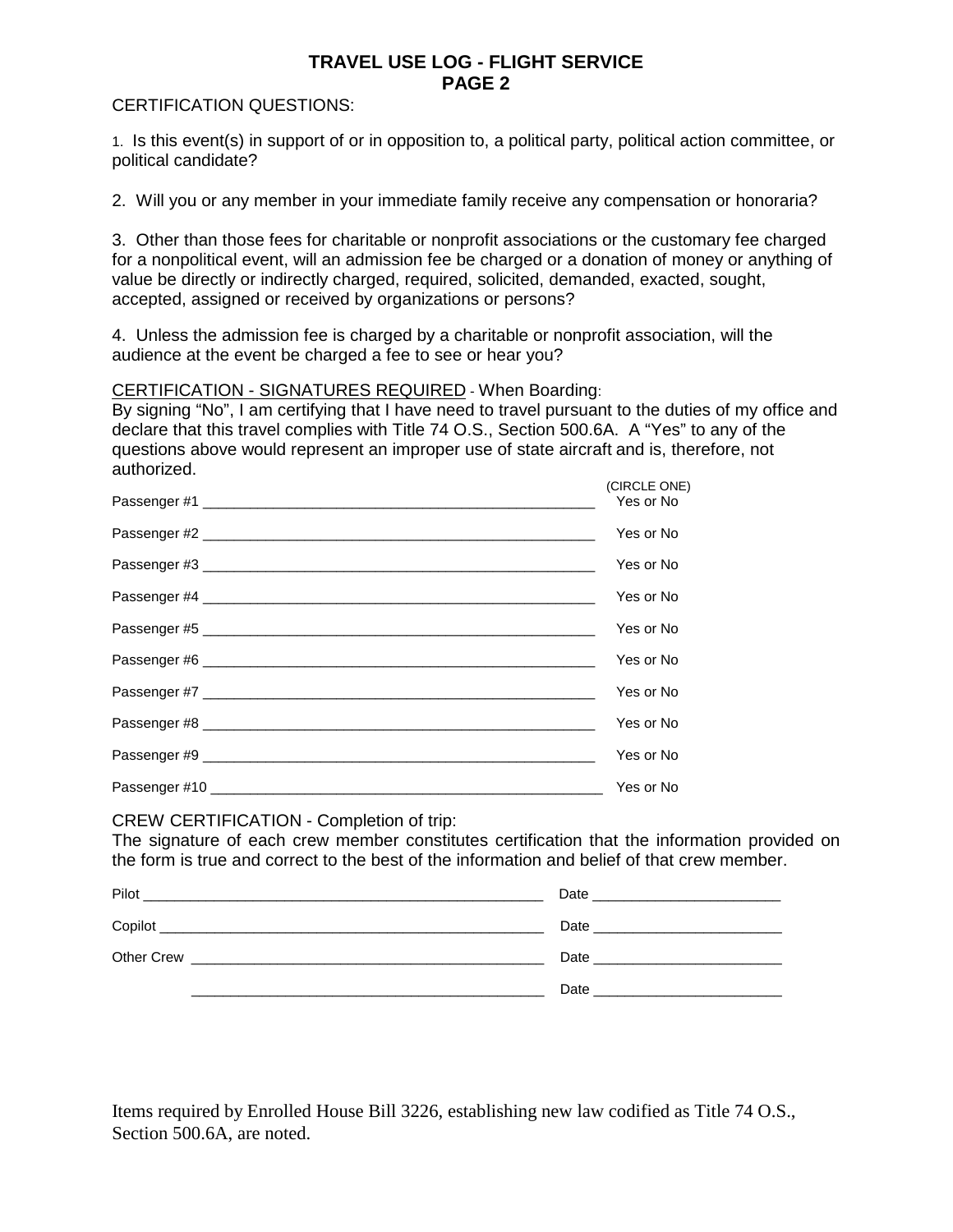## **TRAVEL USE LOG - FLIGHT SERVICE INSTRUCTIONS**

**AGENCY NAME** - This is the operating agency of the aircraft whether owned, leased, chartered, or otherwise operated by the state.

**PASSENGER (PRINT)** - REQUIRED This is the name of each passenger on the plane. (Signature required on page two).

**DEPT/AGENCY** - REQUIRED This is the name of the state entity for which each passenger represents.

**TRIP ITINERARY** - REQUIRED This is a general itinerary while the detailed listing of the location, date, and time of each departure and arrival is shown elsewhere on the form.

**RETURN TIME** - This is informational since detailed return time is shown elsewhere on the form.

**LEG** - REQUIRED There are six possible "legs" of a flight provided on the form showing departure and arrival information.

**AIRPORT -** REQUIRED This will be used to identify the locations of all departures and arrivals. It is based on a 3-letter code identifying the airports. **????**

**DATE** - REQUIRED This is the date of each departure and arrival during the trip.

**TIME** - REQUIRED This is the time of each departure and arrival during the trip.

**PASSENGER (1, 2, ETC)** - REQUIRED This will be used to show the passengers traveling on each leg of the trip. It is represented by listing them by number based on the passenger list above. It may be shown as "1 - 10", or "1, 3, & 4." It should suffice the law requiring information for when a person or persons boards or disembarks from the aircraft during the trip.

**CREW UNLESS NOTED** - REQUIRED The crew would be considered boarded on the aircraft unless noted otherwise. Similar requirement as the previous item.

**MILES** - This will show the miles for each leg of the trip. Used to calculate the required total mileage (below).

**PURPOSE OF FLIGHT** - REQUIRED This will show the nature of each leg of the trip, e.g., speech or other presentation; attendance at a meeting event, or other gathering; or for the performance of a service.

**SPONSOR** - REQUIRED This would be the name of the group sponsoring the purpose of the flight (above). This is available for each leg of the trip.

**TRIP CHARGES**: As below

**FORWARD TO FINANCE FOR BILLING** - Informational

**TOTAL TRIP MILEAGE** - REQUIRED Calculated from the miles listed above.

**A/C HOURLY RATE** - **FLIGHT TIME** - REQUIRED

**FLIGHT DOWN TIME** - REQUIRED

**PILOT FEE** -

**PILOT EXPENSES** -

**FUEL GALLONS/COST** - REQUIRED

**LANDING FEE** - REQUIRED

**HANGER FEE** - REQUIRED

**MISC** -

**TOTAL TRIP CHARGE** - REQUIRED **FLIGHT TIME ACCOUNTABILITY** - As below **TRANSPORTATION** - **MAINTENANCE** - **10 - 5 -**